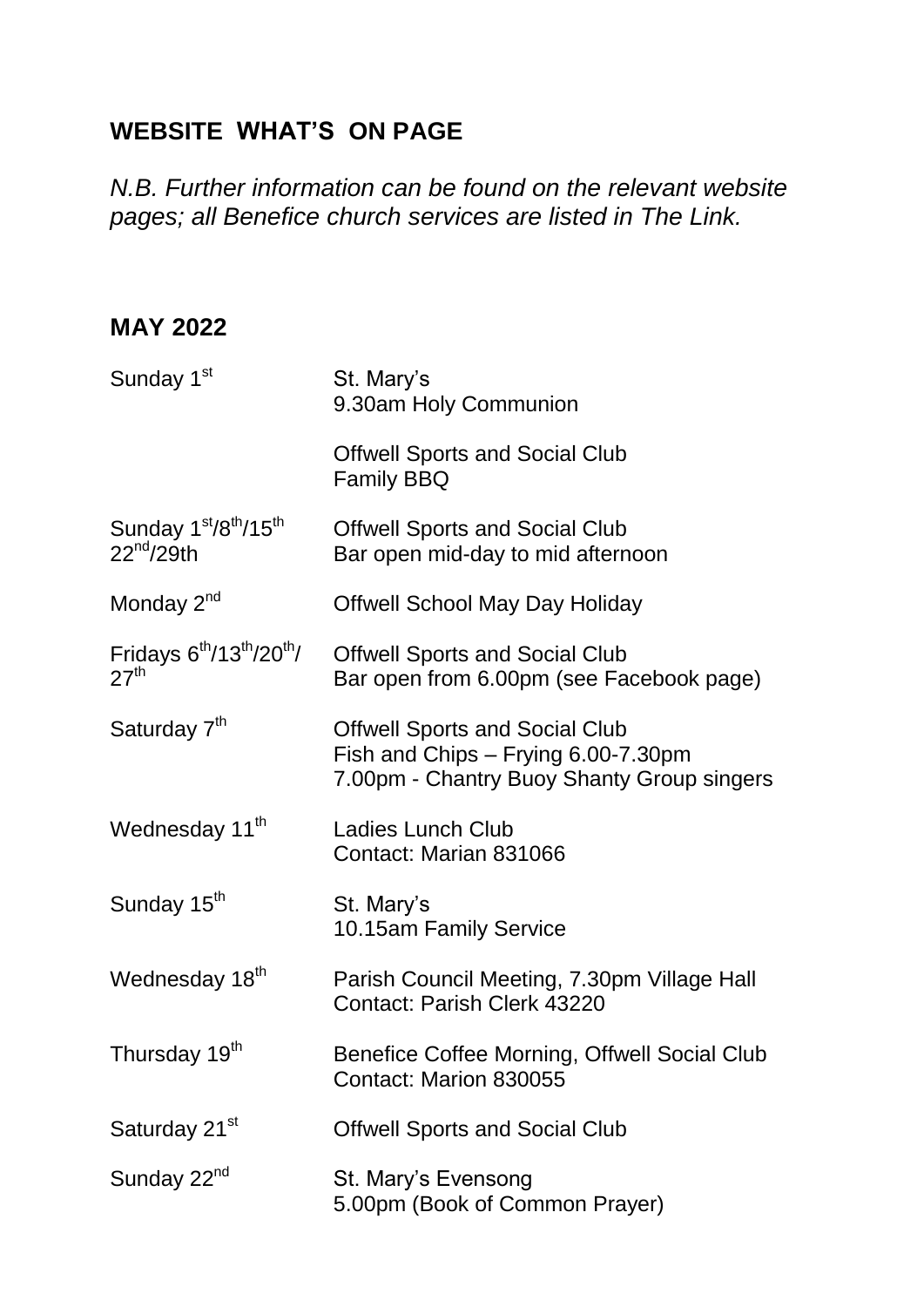| Friday 27 <sup>th</sup> -3 <sup>rd</sup> June | <b>Offwell School May Half Term</b>           |
|-----------------------------------------------|-----------------------------------------------|
| Sunday 29 <sup>th</sup>                       | St. Mary's<br>10.30am Benefice Holy Communion |

#### **JUNE 2022**

| Saturday 4 <sup>th</sup>                      | <b>Offwell Sports and Social Club</b><br>Jubilee Celebration – Fish and Chips –<br>Fun for the children - Bouncy Castle -<br>Skittle match in the evening |
|-----------------------------------------------|-----------------------------------------------------------------------------------------------------------------------------------------------------------|
| Sunday 5 <sup>th</sup>                        | St. Mary's<br>9.30am Holy Communion                                                                                                                       |
|                                               | Platinum Jubilee Street Party, Village Hall<br>Contact: Lynn 831924                                                                                       |
| Sunday12th/19 <sup>th</sup> /26 <sup>th</sup> | <b>Offwell Sports and Social Club</b><br>Bar open mid-day to mid afternoon                                                                                |
| Wednesday 8th                                 | Ladies Lunch Club<br>Contact: Marian 831066                                                                                                               |

#### Fridays  $10^{th}/17^{th}/24^{th}$  Offwell Sports and Social Club Bar open from 6.00pm (see Facebook page)

### Wednesday 15<sup>th</sup> Parish Council Meeting, 7.30pm Village Hall Contact: Parish Clerk 43220

- Thursday 16<sup>th</sup> Benefice Coffee Morning, Offwell Social Club Contact: Marion 830055
- Saturday 18<sup>th</sup> **Offwell Sports and Social Club**

#### **JULY 2022**

| Fridays $1st/8th/15th/$ | <b>Offwell Sports and Social Club</b>    |
|-------------------------|------------------------------------------|
| $22^{nd}/29^{th}$       | Bar open from 6.00pm (see Facebook page) |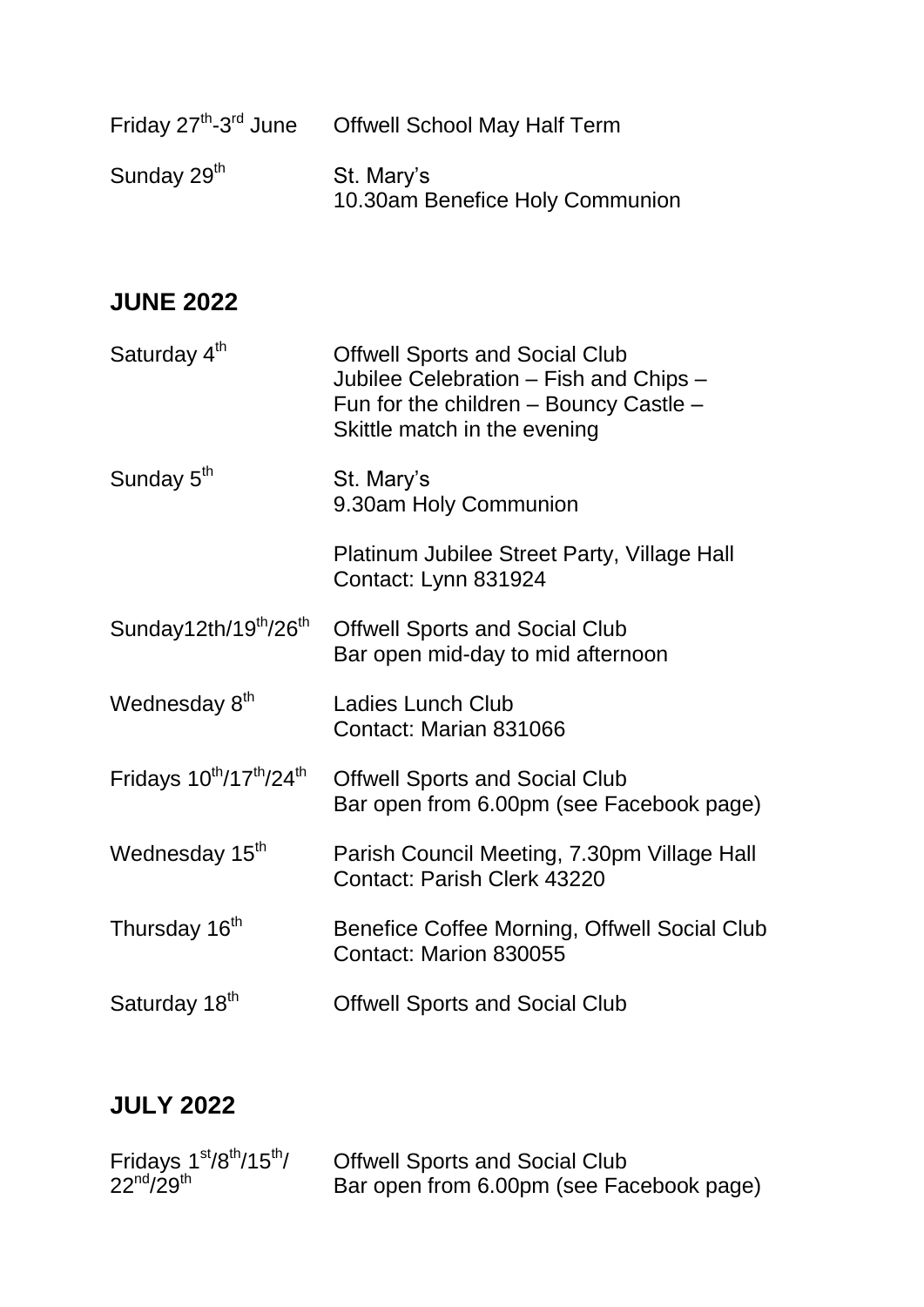| Saturday 2 <sup>nd</sup>                                   | <b>Offwell Sports and Social Club</b><br>Fish and Chips - Frying 6.00-7.30pm                                               |
|------------------------------------------------------------|----------------------------------------------------------------------------------------------------------------------------|
| Sunday 3rd                                                 | <b>Offwell Sports and Social Club</b><br><b>Walking Treasure Hunt and Supper</b><br>(Over 5 days)                          |
| Sunday 3 <sup>rd</sup> /10 <sup>th</sup> /17 <sup>th</sup> | <b>Offwell Sports and Social Club</b><br>Bar open mid-day to mid afternoon                                                 |
| Wednesday 13th                                             | <b>Ladies Lunch Club</b><br>Contact: Marian 831066                                                                         |
| Saturday 16 <sup>th</sup>                                  | Cream Tea, Offwell Village Hall 3.00-5.00pm<br>Contact: Marion 830055                                                      |
| Saturday 16 <sup>th</sup><br>Wednesday 20 <sup>th</sup>    | <b>Offwell Sports and Social Club</b><br>Parish Council Meeting, 7.30pm Village Hall<br><b>Contact: Parish Clerk 43220</b> |
| Thursday 21 <sup>st</sup>                                  | Benefice Coffee Morning, Offwell Social Club<br>Contact: Marion 830055                                                     |
| Tuesday 26 <sup>th</sup>                                   | <b>Offwell School Summer Holidays</b><br>(School returns Monday 5 <sup>th</sup> September)                                 |

### **AUGUST 2022**

| Fridays $5th/12th/19th/$<br>26 <sup>th</sup> | <b>Offwell Sports and Social Club</b><br>Bar open from 6.00pm (see Facebook page) |
|----------------------------------------------|-----------------------------------------------------------------------------------|
| Saturday 6 <sup>th</sup>                     | <b>Offwell Sports and Social Club</b><br>Fish and Chips - Frying 6.00-7.30pm      |
| Sunday $7th/14th/21st$                       | <b>Offwell Sports and Social Club</b><br>Bar open mid-day to mid afternoon        |
| Wednesday 10th                               | Ladies Lunch Club<br>Contact: Marian 831066                                       |
| Wednesday 17th                               | Parish Council Meeting, 7.30pm Village Hall<br>Contact: Parish Clerk 43220        |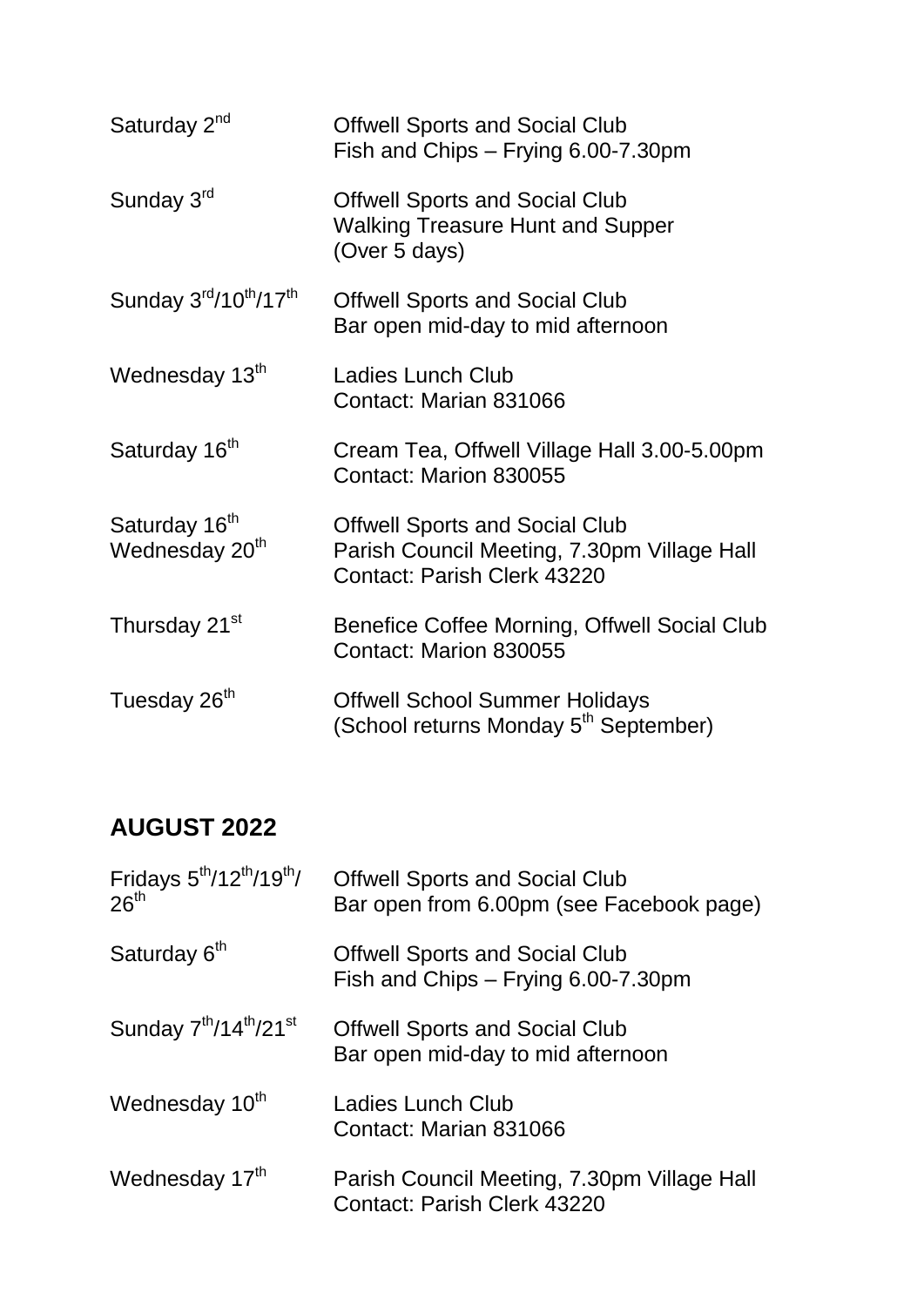| Thursday 18 <sup>th</sup> | Benefice Coffee Morning, Offwell Social Club<br>Contact: Marion 830055 |
|---------------------------|------------------------------------------------------------------------|
| Saturday 20 <sup>th</sup> | <b>Offwell Sports and Social Club</b>                                  |
| Saturday 27 <sup>th</sup> | <b>Offwell Sports and Social Club</b><br>Barn Dance and BBQ            |

### **SEPTEMBER 2022**

| Fridays 2 <sup>nd</sup> /9 <sup>th</sup> /16 <sup>th</sup> /<br>$23^{\text{rd}} / 30^{\text{th}}$ | <b>Offwell Sports and Social Club</b><br>Bar open from 6.00pm (see Facebook page)     |
|---------------------------------------------------------------------------------------------------|---------------------------------------------------------------------------------------|
| Saturday 3rd                                                                                      | <b>Offwell Sports and Social Club</b><br>Fish and Chips - Frying 6.00-7.30pm          |
| Sunday 4 <sup>th</sup> /11 <sup>th</sup> /18 <sup>th</sup><br>25 <sup>th</sup>                    | <b>Offwell Sports and Social Club</b><br>Bar open mid-day to mid afternoon            |
| Friday $9th$                                                                                      | <b>Offwell Sports and Social Club</b><br>Skittles Night for All-comers – Just for Fun |
| Saturday 10 <sup>th</sup>                                                                         | am Devon Historic Churches Day, St. Mary's                                            |
|                                                                                                   | pm Offwell Flower & Produce Show, Village Hall<br>Contact: Marian 831066              |
| Wednesday 14th                                                                                    | Ladies Lunch Club<br>Contact: Marian 831066                                           |
| Thursday 15 <sup>th</sup>                                                                         | Benefice Coffee Morning, Offwell Social Club<br>Contact: Marion 830055                |
| Saturday 17th                                                                                     | <b>Offwell Sports and Social Club</b>                                                 |
| Wednesday 21 <sup>st</sup>                                                                        | Parish Council Meeting, 7.30pm Village Hall<br><b>Contact: Parish Clerk 43220</b>     |
| Friday 30 <sup>th</sup>                                                                           | Harvest Supper, Offwell Village Hall 6.00/6.30pm<br>Contact: Marion 83005             |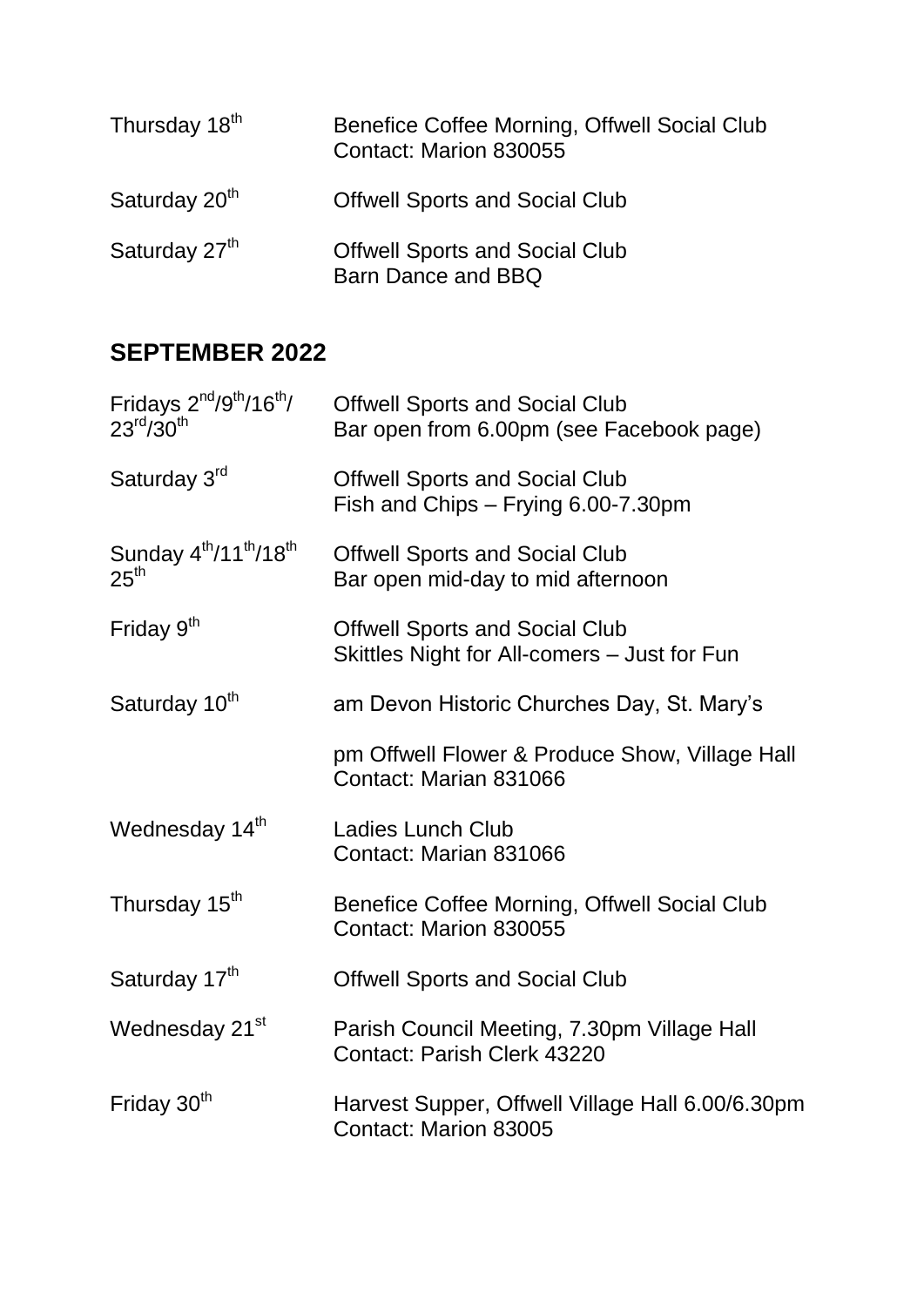## **OCTOBER 2022**

| Saturday 1 <sup>st</sup>                                                                     | <b>Offwell Sports and Social Club</b><br>Fish and Chips – Frying 6.00-7.30pm      |
|----------------------------------------------------------------------------------------------|-----------------------------------------------------------------------------------|
| Sunday 2 <sup>nd</sup> /9 <sup>th</sup> /16 <sup>th</sup><br>$23^{\text{rd}}/30^{\text{th}}$ | <b>Offwell Sports and Social Club</b><br>Bar open mid-day to mid afternoon        |
| Fridays 7 <sup>th</sup> /14 <sup>th</sup> /21 <sup>st</sup> /<br>28 <sup>th</sup>            | <b>Offwell Sports and Social Club</b><br>Bar open from 6.00pm (see Facebook page) |
| Wednesday 12th                                                                               | Ladies Lunch Club<br>Contact: Marian 831066                                       |
| Saturday 15 <sup>th</sup>                                                                    | <b>Offwell Sports and Social Club</b>                                             |
| Wednesdy 19th                                                                                | Parish Council Meeting, 7.30pm Village Hall<br><b>Contact: Parish Clerk 43220</b> |
| Thursday 20 <sup>th</sup>                                                                    | Benefice Coffee Morning, Offwell Social Club<br>Contact: Marion 830055            |
| Monday 24th-28th                                                                             | <b>Offwell School Half Term</b>                                                   |
| <b>TBA</b>                                                                                   | <b>Offwell Sports and Social Club</b><br><b>Village Fireworks Spectacular</b>     |

# **NOVEMBER 2022**

| Fridays 4 <sup>th</sup> /11 <sup>th</sup> 18th/<br>25 <sub>th</sub> | <b>Offwell Sports and Social Club</b><br>Bar open from 6.00pm (see Facebook page) |
|---------------------------------------------------------------------|-----------------------------------------------------------------------------------|
| Wednesday 9th                                                       | Ladies Lunch Club<br>Contact: Marian 831066                                       |
| Wednesday 16 <sup>th</sup>                                          | Parish Council Meeting, 7.30pm Village Hall<br>Contact: Parish Clerk 43220        |
| Thursday 17th                                                       | Benefice Coffee Morning, Offwell Social Club<br>Contact: Marion 830055            |
| Friday 18 <sup>th</sup>                                             | Quiz Night, Offwell Village Hall, 6.30 for 7.00pm                                 |